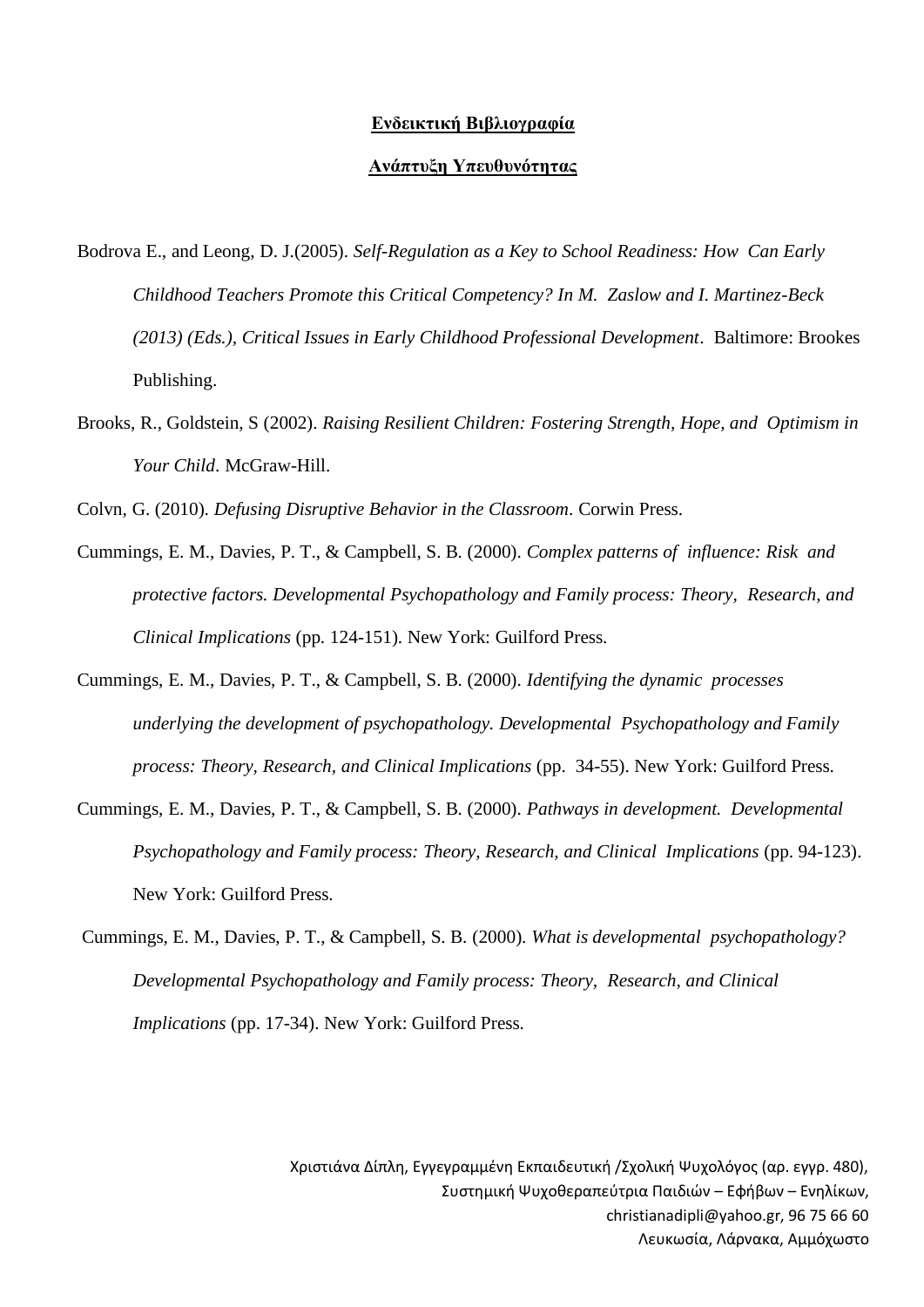- Daunic, A. P., Smith. S. W., Brank, E. M., & Penfield, R. D. (2006). Classroom based cognitivebehavioral intervention to prevent aggression: Efficacy and social validity. *Journal of School Psychology,* 44, 123-139.
- Goldstein, S. & Brooks, R. (2007). *Understanding and Managing Children's Classroom Behavior: Creating Sustainable, Resilient Classrooms* (2nd Ed). Wiley, John & Sons.
- Gottfredson, G.D., Gottfredson, D.C., Czeh, E.R., Cantor, D., Crosse, S.B., & Hantman, I. (2000). *National Study of Delinquency Prevention in Schools. Final report*. Rockville, MD: Gottfredson Associates.
- Lane, K.L., Kalberg, J.R. and Menzies, H.M. (2009). *Developing School-Wide Programs to Prevent and Manage Problem Behaviors: A Step-by-Step Approach*. The Guilford Press, New York, NY. ISBN: 97881606230329.
- Lane, K.L., Wehby, J. H., Robertson, E. J., & Rogers, L. A. (2007). How do different types of high school students respond to school-wide positive behavior support programs? Characteristics and responsiveness of teacher-identified students. *Journal of Emotional and Behavioral Disorders*, 15, 3-20.
- Mayer, M.J., Van Acker, R., Lochman, J.E. & Gresham, F.M. (2008). *Cognitive-Behavioral Interventions for Emotional and Behavioral Disorders: School-Based Practice*. McGraw Hill.
- Merrell, K. & Gueldener, B. (2010). *Social and Emotional Learning in the Classroom: Promoting Mental Health and Academic Success*. The Guilford Press.
- Pierangelo, R. & Giuliani, G. (2008). *Classroom Management for students with Emotional and Behavioral Disorders*. Corwin Press.

Χριστιάνα Δίπλη, Εγγεγραμμένη Εκπαιδευτική /Σχολική Ψυχολόγος (αρ. εγγρ. 480), Συστημική Ψυχοθεραπεύτρια Παιδιών – Εφήβων – Ενηλίκων, christianadipli@yahoo.gr, 96 75 66 60 Λευκωσία, Λάρνακα, Αμμόχωστο